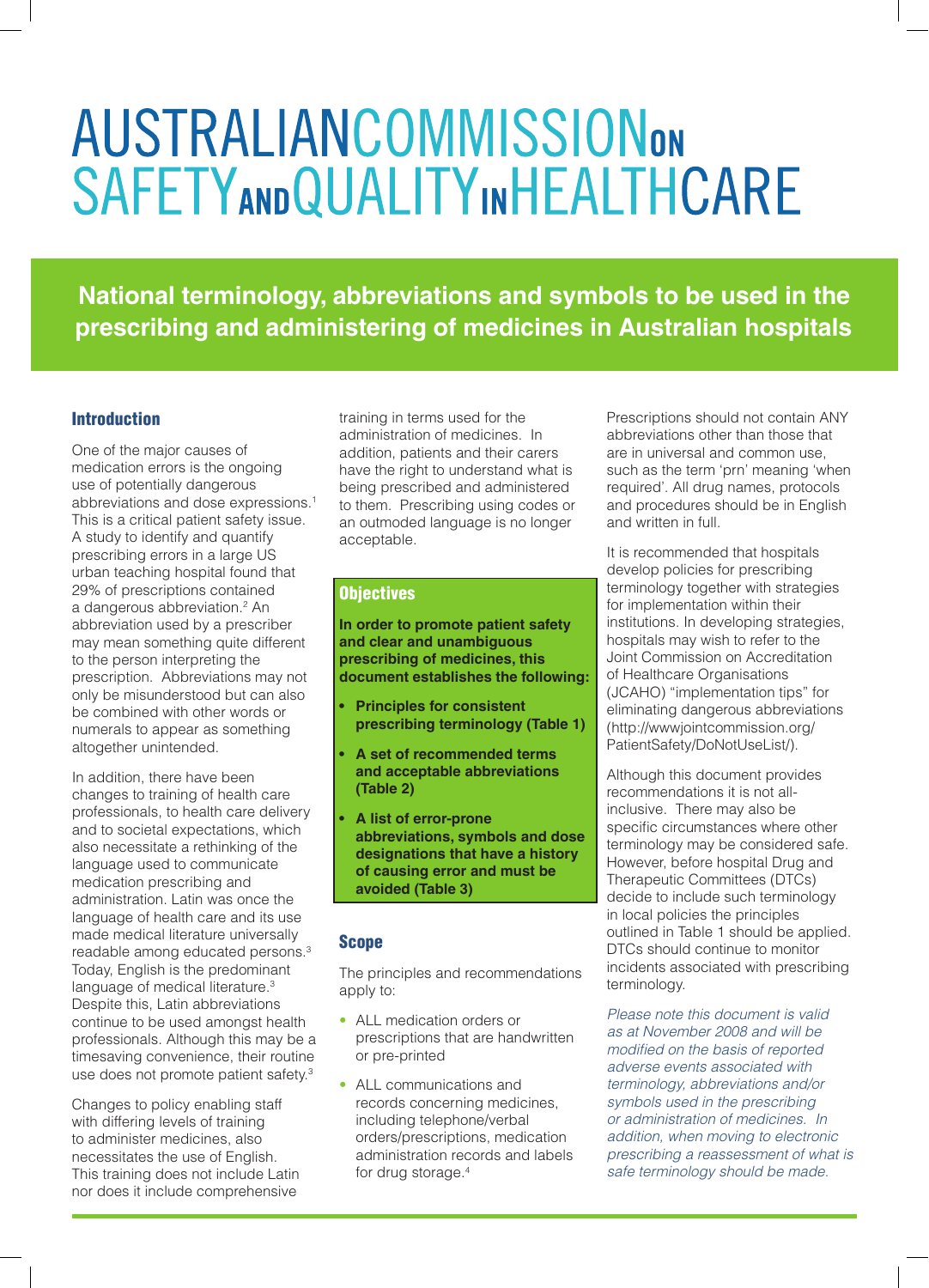### Table 1: Principles for consistent prescribing terminology

- 1. Use plain English avoid jargon
- 2. Write in full avoid using abbreviations wherever possible, including Latin abbreviations
- 3. Print all text especially drug names
- 4. Use generic drug names

**Exception may be made for combination products,** but only if the trade name adequately identifies the medication being prescribed. For example, if trade names are used, combination products containing a penicillin (eg Augmentin®, Timentin®) may not be identified as penicillins.

Exception may also be made where significant bioavailability issues exist, for example cyclosporin, amphotericin

#### 5. Write drug names in full. NEVER abbreviate any drug name

Some examples of **unacceptable** drug name abbreviations are: G-CSF (use filgrastim or lenograstim or pegfilgrastim), AZT (use zidovudine), 5-FU (use fluorouracil), DTIC (use dacarbazine), EPO (use epoetin), TAC (use triamcinolone)

#### Exception may be made for modified release products

For slow release, controlled release, continuous release or other modified release products, the description used in the trade name to denote the release characteristics should be included with the generic drug name, for example tramadol **SR**, carbamazepine **CR**

For multi-drug protocols, prescribe each drug in full and do not use acronyms, for example do not prescribe chemotherapy as 'CHOP'. Prescribe each drug separately

6. Do not use chemical names/symbols, for example HCI (hydrochloric acid or hydrochloride) may be mistaken for KCl (potassium chloride)

Do not include the salt of the chemical unless it is clinically significant, for example mycophenolate mofetil or mycophenolate sodium. Where a salt is part of the name it should follow the drug name and not precede it

#### 7. Dose

- Use words or Hindu-Arabic numbers, ie 1, 2, 3 etc Do not use Roman numerals, ie do not use ii for two, iii for three, v for five etc
- Use metric units, such as gram or mL **Do not use apothecary units, such as minims or drams**
- Use a leading zero in front of a decimal point for a dose less than 1, for example use 0.5 not .5 Do not use trailing zeros, for example use 5 not 5.0
- For oral liquid preparations, express dose in weight as well as volume, for example in the case of morphine oral solution (5mg/mL) prescribe the dose in mg and confirm the volume in brackets: eg 10mg (2mL)
- Express dosage frequency unambiguously, for example use 'three times a week' not 'three times weekly' as the latter could be confused as 'every three weeks'

#### **8. Avoid fractions, for example**

- 1/7 could be interpreted as 'for one day', 'once daily', 'for one week' or 'once weekly'
- 1/2 could be interpreted as 'half' or as 'one to two'

#### 9. Do not use symbols

10. Avoid acronyms or abbreviations for medical terms and procedure names on orders or prescriptions, for example avoid EBM meaning 'expressed breast milk'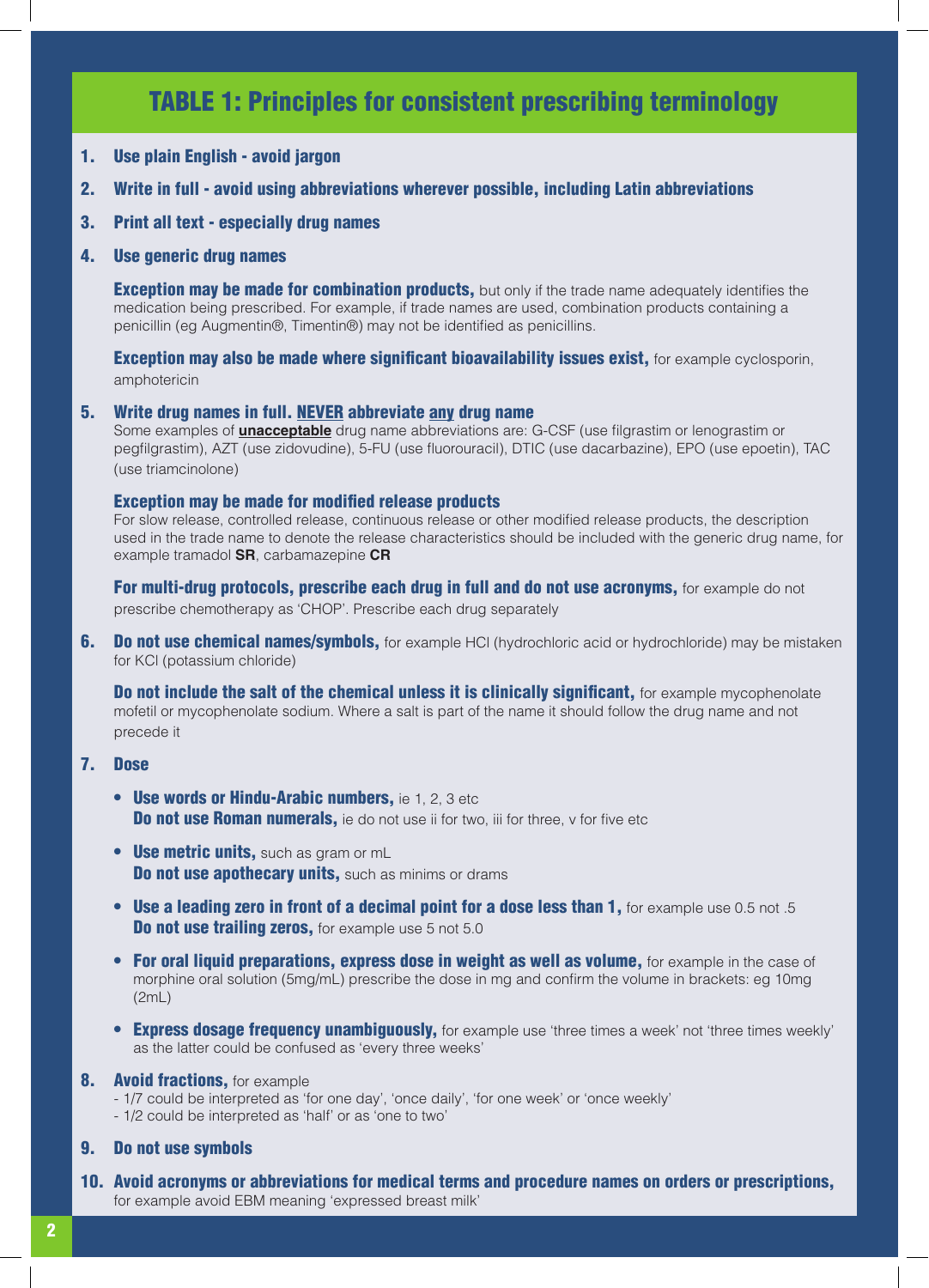### TABLE 2: Acceptable terms and abbreviations

The following table lists the terms and abbreviations that are commonly used and understood and therefore considered acceptable for use. Where there is more than one acceptable term the preferred term is shown first in the right hand column.

#### **Intended meaning Terms Acceptable** Terms or Abbreviations

### **Dose Frequency or Timing**

| (in the) morning   | morning, mane                                                      |
|--------------------|--------------------------------------------------------------------|
| (at) midday        | midday                                                             |
| (at) night         | night, nocte                                                       |
| twice a day        | bd                                                                 |
| three times a day  | tds                                                                |
| four times a day   | qid                                                                |
| every 4 hours      | every 4 hrs, 4 hourly, 4 hrly                                      |
| every 6 hours      | every 6 hrs, 6 hourly, 6 hrly                                      |
| every 8 hours      | every 8 hrs, 8 hourly, 8 hrly                                      |
| once a week        | once a week <b>and</b> specify the day in full, eg, once a week on |
|                    | Tuesdays                                                           |
| three times a week | three times a week and specify the exact days in full, eg three    |
|                    | times a week on Mondays, Wednesdays and Saturdays                  |
| when required      | prn                                                                |
| immediately        | stat                                                               |
| before food        | before food                                                        |
| after food         | after food                                                         |
| with food          | with food                                                          |

#### **Route of administration**

| epidural                               | epidural           |
|----------------------------------------|--------------------|
| inhale, inhalation                     | inhale, inhalation |
| intraarticular                         | intraarticular     |
| intramuscular                          | <b>IM</b>          |
| intrathecal                            | intrathecal        |
| intranasal                             | intranasal         |
| intravenous                            | IV                 |
| irrigation                             | irrigation         |
| left                                   | left               |
| nebulised                              | <b>NEB</b>         |
| naso-gastric                           | NG                 |
| oral                                   | PO                 |
| percutaneous enteral gastrostomy       | <b>PEG</b>         |
| per vagina                             | PV                 |
| per rectum                             | PR                 |
| peripherally inserted central catheter | <b>PICC</b>        |
| right                                  | right              |
| subcutaneous                           | subcut             |
| sublingual                             | subling            |
| topical                                | topical            |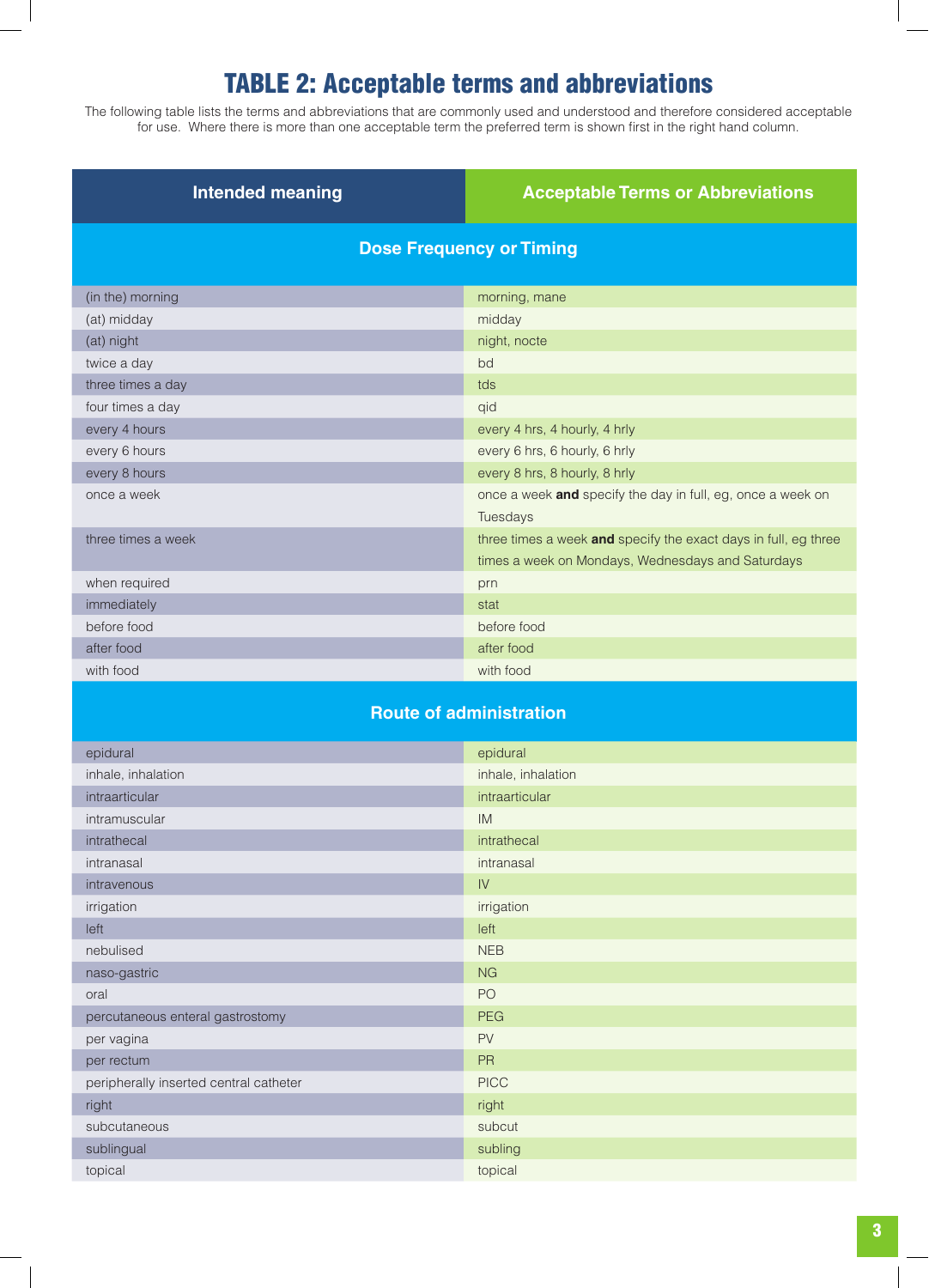### TABLE 2: Acceptable terms and abbreviations (continued)

The following table lists the terms and abbreviations that are commonly used and understood and therefore considered acceptable for use. Where there is more than one acceptable term the preferred term is shown first in the right hand column.

| <b>Intended meaning</b>                   | <b>Acceptable Terms or Abbreviations</b> |  |  |  |
|-------------------------------------------|------------------------------------------|--|--|--|
| <b>Units of Measure and Concentration</b> |                                          |  |  |  |
| gram(s)                                   | $\mathsf{g}$                             |  |  |  |
| International unit(s)                     | International unit(s)                    |  |  |  |
| unit(s)                                   | unit(s)                                  |  |  |  |
| litre(s)                                  | L                                        |  |  |  |
| milligram(s)                              | mg                                       |  |  |  |
| millilitre(s)                             | mL                                       |  |  |  |
| microgram(s)                              | microgram, microg                        |  |  |  |
| percentage                                | $\%$                                     |  |  |  |
| millimole                                 | mmol                                     |  |  |  |
|                                           | <b>Dose Forms</b>                        |  |  |  |
| capsule                                   | cap                                      |  |  |  |
| cream                                     | cream                                    |  |  |  |
| ear drops                                 | ear drops                                |  |  |  |
| ear ointment                              | ear ointment                             |  |  |  |
| eye drops                                 | eye drops                                |  |  |  |
| eye ointment                              | eye ointment                             |  |  |  |
| injection                                 | inj                                      |  |  |  |
| metered dose inhaler                      | metered dose inhaler, inhaler, MDI       |  |  |  |
| mixture                                   | mixture                                  |  |  |  |
| ointment                                  | ointment, oint                           |  |  |  |
| pessary                                   | pess                                     |  |  |  |
| powder                                    | powder                                   |  |  |  |
| suppository                               | supp                                     |  |  |  |
| tablet                                    | tablet, tab                              |  |  |  |
| patient controlled analgesia              | <b>PCA</b>                               |  |  |  |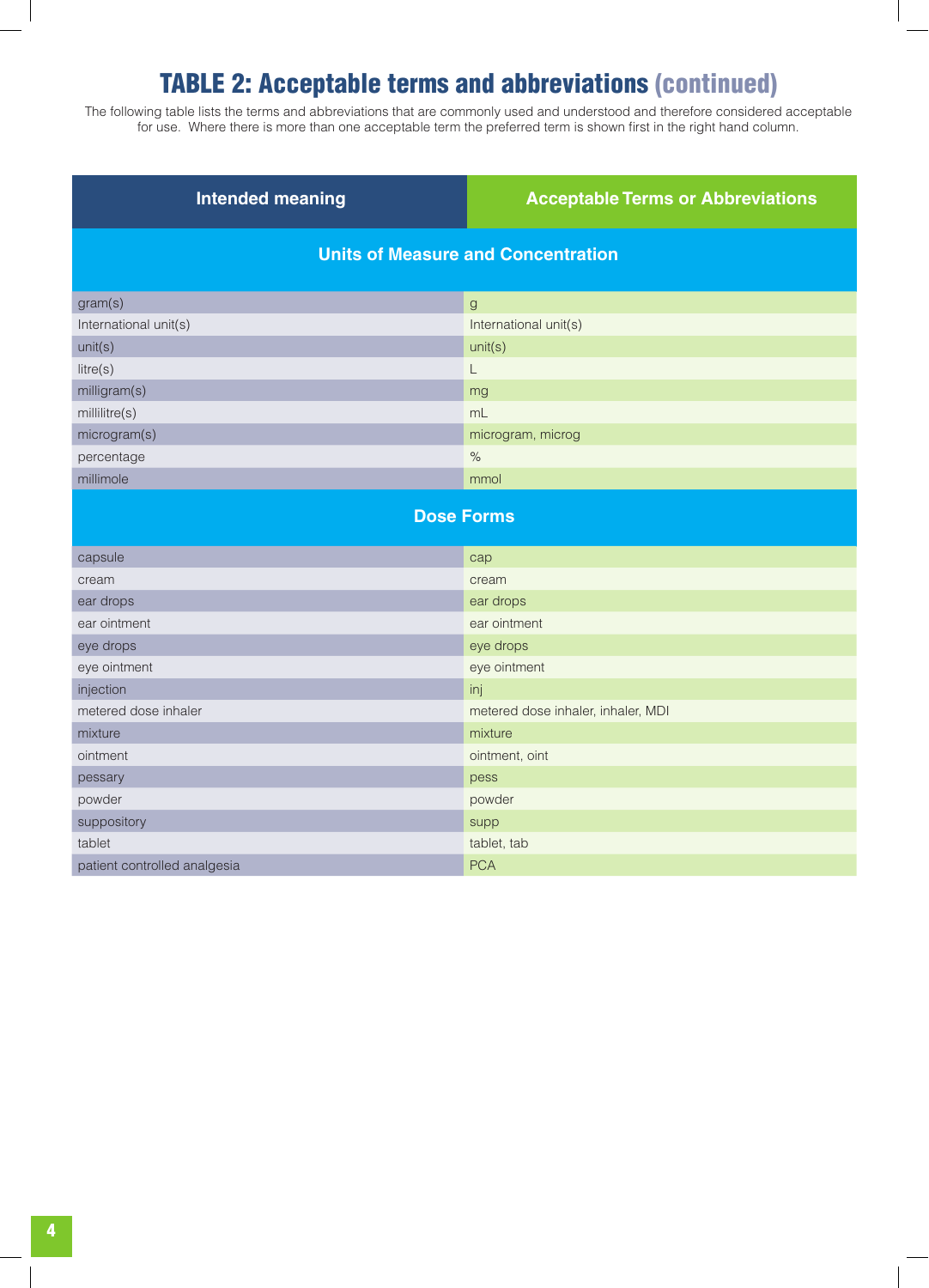### TABLE 3: Error-prone abbreviations, symbols and dose designations to be avoided

(Adapted from the Institute of Safe Medication Practices [ISMP] list of the same name<sup>4</sup>, with permission from ISMP)

| <b>Error-prone</b>       | <b>Intended Meaning</b>                     | Why?                                                                                                                                                    | What should be used                                                                               |
|--------------------------|---------------------------------------------|---------------------------------------------------------------------------------------------------------------------------------------------------------|---------------------------------------------------------------------------------------------------|
| <b>Abbreviation</b><br>× |                                             |                                                                                                                                                         |                                                                                                   |
| µg, mcg or ug            | microgram                                   | Mistaken as 'mg'                                                                                                                                        | microgram                                                                                         |
| <b>BID</b> or bid        | twice daily                                 | Mistaken as 'tid' (three times daily)                                                                                                                   | bd                                                                                                |
| BT or bt                 | bedtime                                     | Mistaken as 'BID' (twice daily)                                                                                                                         | bedtime                                                                                           |
| CC                       | cubic centimetres                           | Mistaken as 'u' (units)                                                                                                                                 | mL                                                                                                |
| D/C                      | discharge or discontinue                    | Premature discontinuation of medications if discharge<br>intended                                                                                       | 'discharge' or<br>'discontinue' whichever<br>is intended                                          |
| e or E                   | ear or eye                                  | Mistaken for 'ear' when 'eye' intended or for 'eye' when<br>'ear' intended                                                                              | 'eye' or 'ear' and specify<br>whether 'left', 'right' or<br>'both'                                |
| gtt or gutte             | drops                                       | Latin abbreviation meaning 'drops', not universally<br>understood.                                                                                      | 'drops' or 'eye drops'<br>whichever is intended                                                   |
| <b>HS</b><br>hs          | half-strength<br>at bedtime, hours of sleep | Mistaken as bedtime<br>Mistaken as half-strength                                                                                                        | 'half-strength' or<br>'bedtime' whichever is<br>intended                                          |
| IJ                       | injection                                   | Mistaken as 'IV' or 'intrajugular'                                                                                                                      | injection                                                                                         |
| IN                       | intranasal                                  | Mistaken as 'IM'or 'IV'                                                                                                                                 | intranasal                                                                                        |
| $\mathsf{I}$             | intrathecal                                 | Mistaken as Intravenous                                                                                                                                 | intrathecal                                                                                       |
| IU                       | International units                         | Mistaken as 'IV' (Intravenous) or '10' (ten)                                                                                                            | International units                                                                               |
| M                        | morning                                     | Mistaken for 'n' (night)                                                                                                                                | morning                                                                                           |
| N                        | night                                       | Mistaken for 'm' (morning)                                                                                                                              | night                                                                                             |
| Oc or Occ                | eye ointment                                | Mistaken for eye drops                                                                                                                                  | eye ointment                                                                                      |
| mist                     | mixture                                     | Latin abbreviation, not universally understood                                                                                                          | mixture                                                                                           |
| o.d. or OD               | once daily                                  | Mistaken as 'right eye' (OD-oculus dexter), leading to<br>oral liquid medications administered in the eye. Can<br>also be mistaken for BD (twice daily) | 'daily', preferably<br>specifying the time of the<br>day, eg 'morning', 'mid-<br>day', 'at night' |
| <b>OJ</b>                | orange juice                                | Mistaken as 'OD' or 'OS' (right or left eye); drugs meant<br>to be diluted in orange juice may be given in the eye                                      | orange juice                                                                                      |
| <b>OW</b>                | once a week                                 | Not universally understood                                                                                                                              | once a week                                                                                       |
| p/f                      | per fortnight                               | Not universally understood                                                                                                                              | every two weeks, per<br>fortnight                                                                 |
| qd or QD                 | every day                                   | Mistaken as 'Qid', especially if the period after the 'q' or<br>the tail of the 'q' is misunderstood as an 'i'                                          | daily                                                                                             |
| pulv                     | powder                                      | Latin abbreviation, not universally understood                                                                                                          | powder                                                                                            |
| Qhs                      | nightly at bedtime                          | Mistaken as 'qhr' or every hour                                                                                                                         | 'night',<br>'daily at bedtime'                                                                    |
| Qh                       | every hour                                  | Not universally understood                                                                                                                              | 'hourly',<br>'every hour'                                                                         |
| qod or QOD               | every other day                             | Mistaken as 'qd' (daily) or 'qid' (four times daily)                                                                                                    | 'every second day',<br>'on alternate days'                                                        |
| Q6PM etc                 | every evening at 6 pm                       | Mistaken as every six hours                                                                                                                             | '6pm daily',<br>'every night at 6pm',<br>'every day at 6 pm'                                      |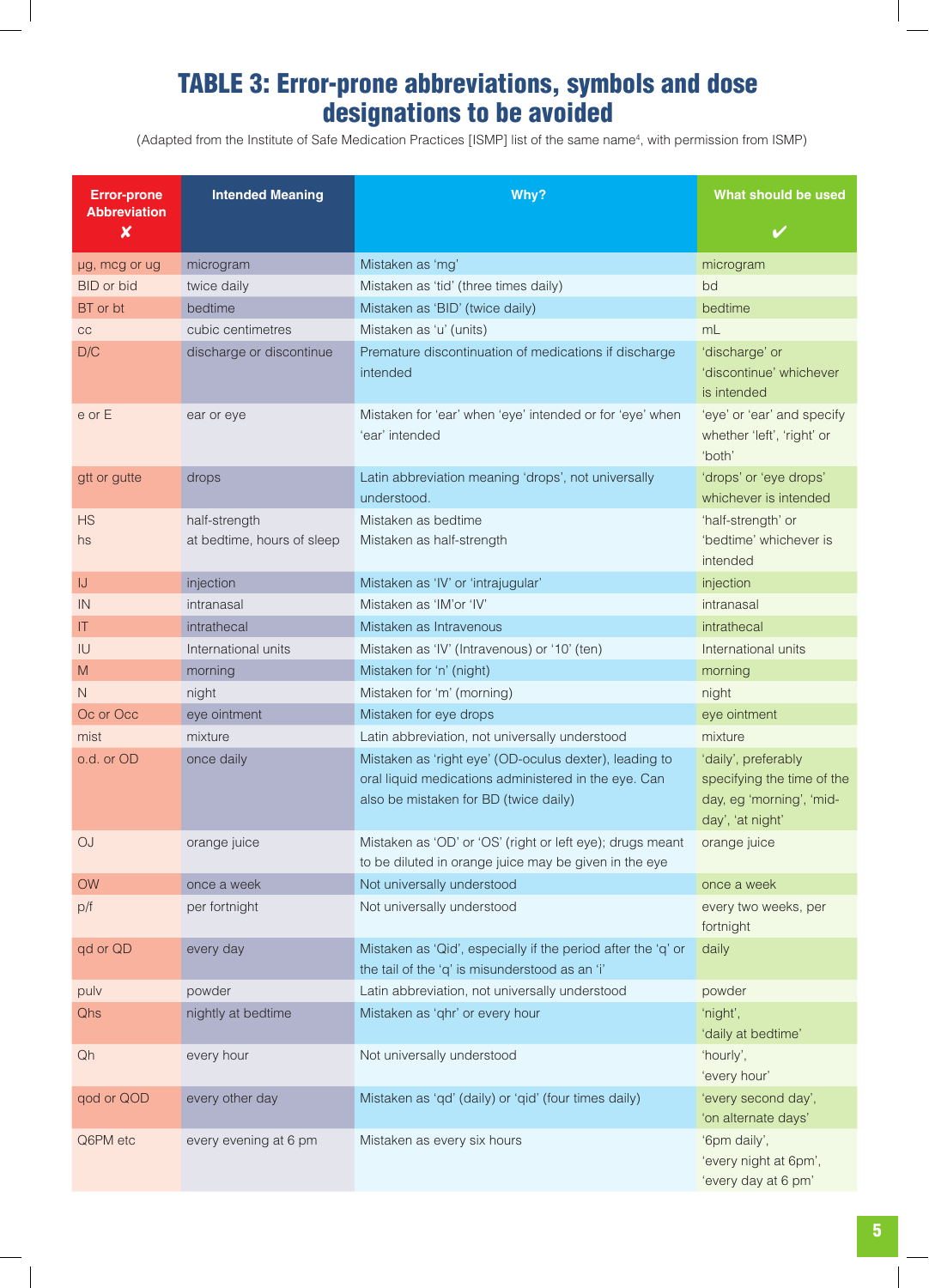### TABLE 3: Error-prone abbreviations, symbols and dose designations to be avoided (continued)

(Adapted from the Institute of Safe Medication Practices [ISMP] list of the same name<sup>4</sup>, with permission from ISMP)

| <b>Error-prone</b><br><b>Abbreviation</b><br>$\boldsymbol{\mathsf{x}}$ | <b>Intended Meaning</b>       | Why?                                                         | What should be used              |
|------------------------------------------------------------------------|-------------------------------|--------------------------------------------------------------|----------------------------------|
| <b>SC</b>                                                              | subcutaneous                  | Mistaken as 'SL' (Sublingual)                                | 'subcut', 'subcutaneous'         |
| SL or S/L                                                              | sublingual                    | Mistaken as 'SC' (Subcutaneous)                              | 'subling', 'under the<br>tongue' |
| <b>Ss</b>                                                              | sliding scale (insulin) or    | Mistaken as '55'                                             | 'sliding scale' or 'half'        |
|                                                                        | half (apothecary)             |                                                              | whichever is intended            |
| <b>SSRI or SSI</b>                                                     | sliding scale regular insulin | Mistaken as selective serotonin reuptake inhibitor;          | sliding scale insulin            |
|                                                                        | or sliding scale insulin      | Mistaken as Strong Solution of Iodine (Lugols)               |                                  |
| <b>TID</b>                                                             | three times a day             | Mistaken as 'bd'                                             | tds                              |
| <b>TIW</b>                                                             | three times a week            | Mistaken as 'three times daily'                              | 'three times a week'             |
|                                                                        |                               |                                                              | and specify exact days           |
|                                                                        |                               |                                                              | in full, for example 'on         |
|                                                                        |                               |                                                              | Mondays, Wednesdays              |
|                                                                        |                               |                                                              | and Saturdays'                   |
| i/D                                                                    | one daily                     | Mistaken as 'tid'                                            | one daily                        |
| U or u                                                                 | unit                          | Mistaken as the numbers '0' or '4', causing a 10-fold        | unit                             |
|                                                                        |                               | overdose or greater (eg 4U seen as '40' or 4u seen as '44'). |                                  |
|                                                                        |                               | Mistaken as 'cc' so dose given as a volume instead of        |                                  |
|                                                                        |                               | units (eg 4u seen as 4 cc)                                   |                                  |
| ung                                                                    | ointment                      | Latin abbreviation, not universally understood               | ointment                         |

| <b>Error-prone</b><br>frequency<br>and dosage<br>abbreviations<br>X | <b>Intended Meaning</b> | Why?                          | What should be used<br>$\overline{\mathcal{L}}$ |
|---------------------------------------------------------------------|-------------------------|-------------------------------|-------------------------------------------------|
| 6/24                                                                | every six hours         | Mistaken as 'six times a day' | 'every 6 hrs',<br>'6 hourly', '6 hrly'          |
| 1/7                                                                 | for one day             | Mistaken as 'for one week'    | for one day only                                |
| 1/2                                                                 | half                    | Mistaken as 'one or two'      | half                                            |
| i, ii, iii, iv (Roman                                               | $1,2,3,4$ etc           |                               | Hindu-Arabic numbers,                           |
| numerals)                                                           |                         |                               | $1,2,3,4$ etc or words                          |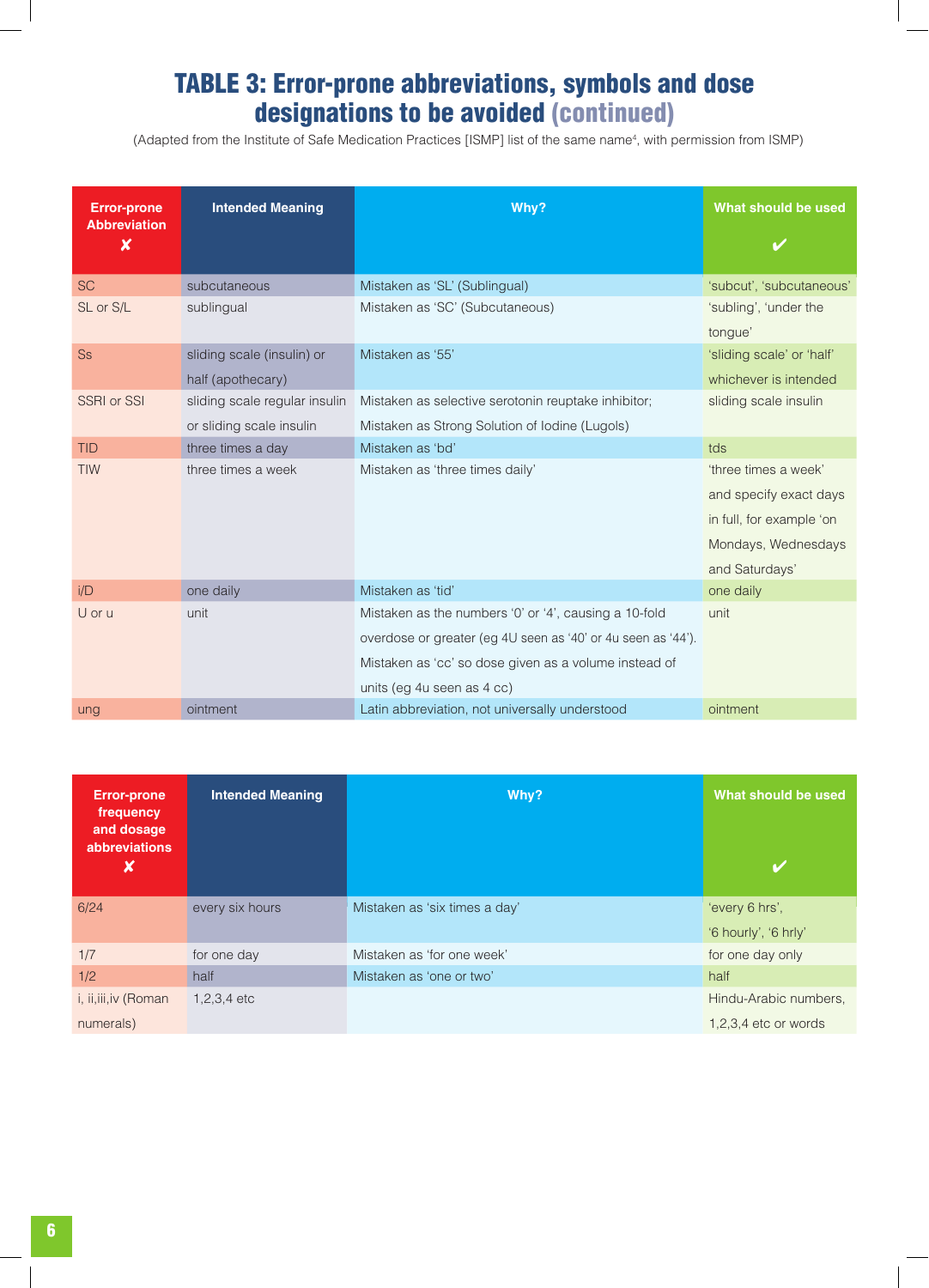### TABLE 3: Error-prone abbreviations, symbols and dose designations to be avoided (continued)

(Adapted from the Institute of Safe Medication Practices [ISMP] list of the same name<sup>4</sup>, with permission from ISMP)

| <b>Error-prone</b><br>dose<br>designations<br>and other<br>information<br>X             | <b>Intended meaning</b>    | Why?                                                                                      | What should be used                                                                                                                                                         |
|-----------------------------------------------------------------------------------------|----------------------------|-------------------------------------------------------------------------------------------|-----------------------------------------------------------------------------------------------------------------------------------------------------------------------------|
| Trailing zero after<br>decimal point<br>(eg 1.0mg)                                      | 1 <sub>mg</sub>            | Mistaken as 10mg if the decimal point is not seen                                         | Do not use trailing zeros<br>for doses expressed in<br>whole numbers                                                                                                        |
| No leading zero<br>before a decimal<br>point (eg .5mg)                                  | 0.5mg                      | Mistaken as 5mg if the decimal point is not seen                                          | Use zero before a<br>decimal point when<br>the dose is less than a<br>whole unit                                                                                            |
| Large doses<br>without properly<br>placed commas<br>(eg 100000 units,<br>1000000 units) | 100,000 units<br>1,000,000 | 100000 has been mistaken as 10,000, or 1,000,000;<br>1000000 has been mistaken as 100,000 | For figures above 100<br>use words to express<br>intent eg, one thousand,<br>one million, six million<br>etc. Otherwise use<br>commas for dosing<br>units at or above 1,000 |
| $106$ etc                                                                               | one million                | Not universally understood                                                                | Use one million or<br>1,000,000                                                                                                                                             |

| <b>Error-prone</b><br>symbols | <b>Intended Meaning</b>   | Why?                                                       | What should be used       |
|-------------------------------|---------------------------|------------------------------------------------------------|---------------------------|
| X                             |                           |                                                            |                           |
| X3d                           | for three days            | Mistaken as '3 doses'                                      | for three days            |
| $>$ or $<$                    | greater than or less than | Mistaken or used as the opposite of intended; '<10'        | 'greater than' or         |
|                               |                           | mistaken as '40'                                           | 'less than'               |
| / (slash mark)                | separates two doses or    | Mistaken as the number 1 eg '25 units/10 units' misread as | 'per' rather than a slash |
|                               | indicates 'per'           | '25 units and 110 units'                                   | mark to separate doses    |
| @                             | at                        | Mistaken as '2'                                            | at                        |
| $\alpha$                      | and                       | Mistaken as '2'                                            | and                       |
| $+$                           | plus or and               | Mistaken as '4'                                            | and                       |
| $\circ$                       | hour                      | Mistaken as a zero (eg q2° seen as q20)                    | hour                      |